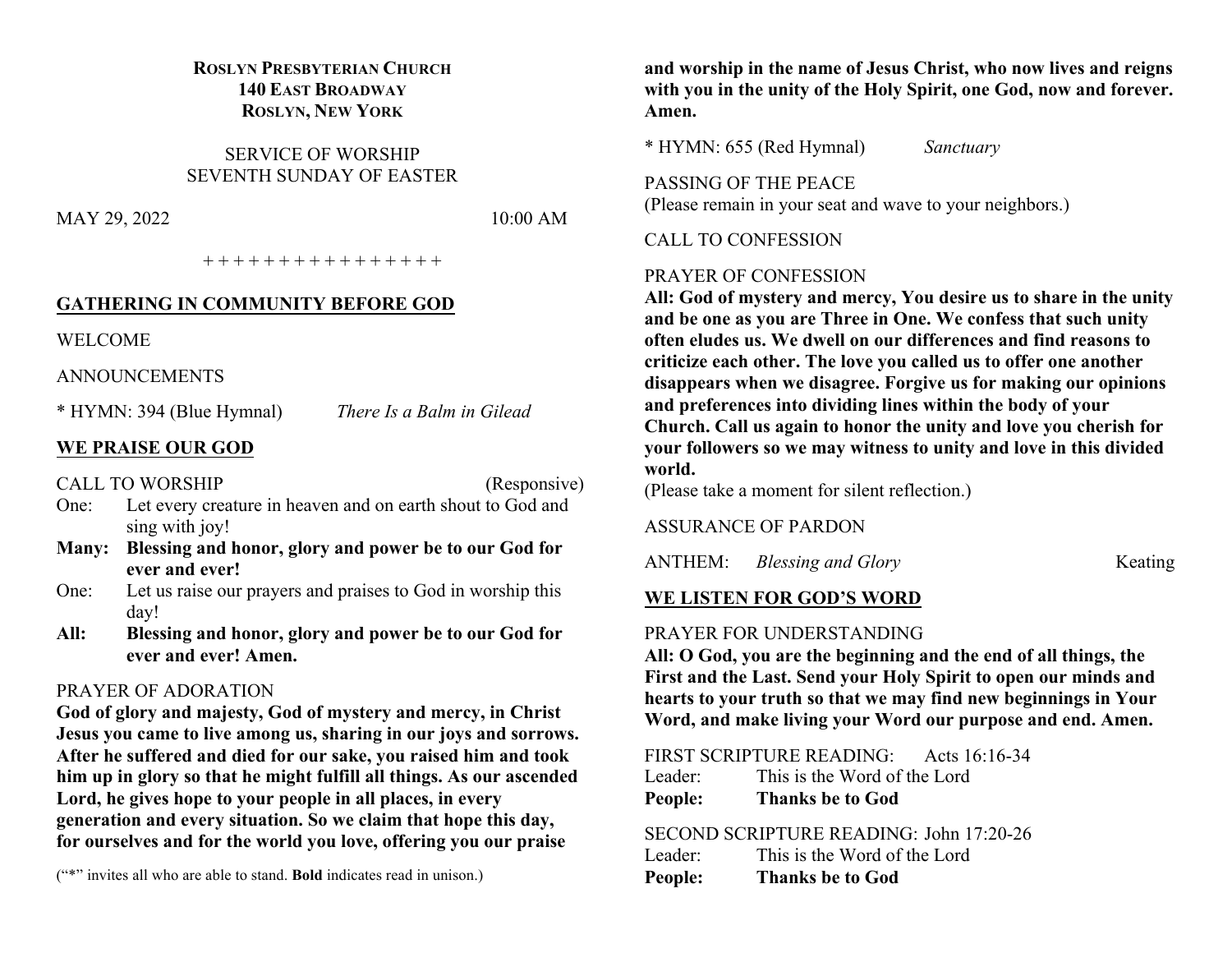MESSAGE *To Know Jesus* Rev. Dr. Marjory J. Roth

\* HYMN: 194 (Blue Hymnal) *Peoples, Clap Your Hands!*

# **WE RESPOND IN WORD AND DEED**

# SHARING OF JOYS AND CONCERNS FOR PRAYER

PRAYERS OF THANKSGIVING AND INTERCESSION

### OUR LORD'S PRAYER

\* HYMN: 799 (Red Hymnal) *America the Beautiful*

CALL TO OFFERTORY (We are not passing the offertory plate; please leave your donation in the offering plate as you leave.)

# \* PRAYER OF DEDICATION

**Eternal God, we praise you that Christ has ascended to rule in love at your right hand, while the Holy Spirit continues the work of salvation throughout your creation. We offer our gifts and our lives in gratitude for that work, and dedicate them to your purposes in the name of Jesus Christ, our Lord. Amen.**

#### \* DOXOLOGY

*Praise God, from whom all blessings flow; Praise him, all creatures here below; Praise him above, ye heavenly host; Praise Father, Son, and Holy Ghost. Amen.*

#### CHARGE AND BLESSING

DISMISSAL *Go Now in Peace*

#### POSTLUDE

#### **THE WORSHIP IS OVER, LET THE SERVICE BEGIN**

Rev. Dr. Marjory J. Roth Pastor Dr. Natalie Naylor Clerk of Session Robert Gilmore Treasurer

Dr. Gary de Sesa Director, Ministry of Music

Kita de Sesa is our Soprano soloist.

The Flowers today are given to the glory of God and in memory of loved ones by the Barbara Wackenhut Foundation.

Refreshments Host today is Natalie Naylor.

# **ANNOUNCEMENTS**

# **Important Dates**

10 AM Bible Study In Person at Church Wed, Jun. 8 10 AM Bible Study In Person at Church Mon, Jun. 13 7 PM Bible Study via Zoom

#### **PLEASE PRAY FOR**

Emma Steck Dawn and John de Sesa Eddie Balsamo Rev. Stark Jones The Mastrangelo Family **Emily & Dwight Dyer** Cathy and Jason Nelson Rhonda Liss The Stallone Family Sam Rizzo Merrick Randall **Anita Catalanello** Casey DeSantis Jeff Lovering Melanie Bailey & Martufi Family Edith Van Raalte Richard and Lynn Cardozo Marie Idone

Families of victims in Ukraine and all the Ukrainian refugees

All who are struggling due to the Coronavirus outbreak And those who are on the front lines helping

# **First Reading**

#### **Acts 16:16-34 New Revised Standard Version (NRSV)**

 $\frac{16}{16}$  Once when we were going to the place of prayer, we were met by a female slave who had a spirit by which she predicted the future. She earned a great deal of money for her owners by fortune-telling. <sup>17</sup> She followed Paul and the rest of us, shouting, "These men are servants of the Most High God, who are telling you the way to be saved." <sup>18</sup> She kept this up for many days. Finally Paul became so annoyed that he turned around and said to the spirit, "In the name of Jesus Christ I command you to come out of her!" At that moment the spirit left her.